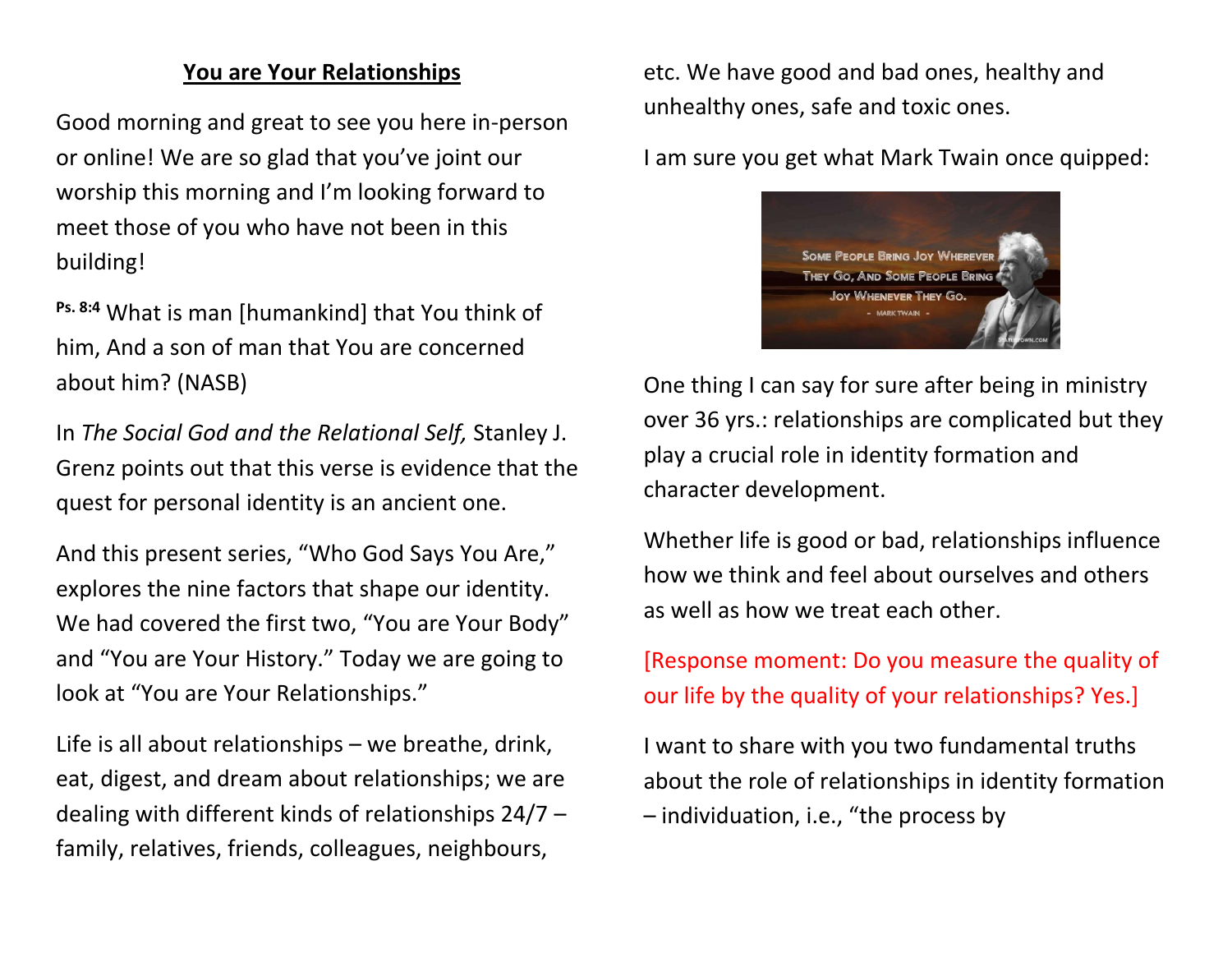which individuals in society become differentiated from one another."<sup>1</sup>

### **Truth#1:**

 $\overline{\phantom{a}}$ 

### *We live out our full identity in relationships.*

Since more and more folks are apprehensive about returning to their offices to deal with their colleagues after such a long lockdown, Journalist Catherine Nixey suggests in an interesting article in The Economist on July 14<sup>th</sup> that they should take some advice from monks who lived in the Syrian desert hundreds of years ago, esp. from "Rule of Saint Benedict" ( $6<sup>th</sup>$  century). Take a read and see if it's helpful to you. <sup>2</sup>

But what captured my attention is the title, "**Hell is other people: a monk's guide to office life,"** and the caption in bold in the middle of the article:

## "**Because the Hell that is oneself is harder to bear even than the Hell that is other people.**" 3

Here lies the struggle we all face w.r.t. handling relationships and identity formation; many of us would rather stay in our self-protecting silos than deal with relational/interpersonal challenges.

# [Response moment: Are you staying inside your selfprotecting silo? Yes.]

If the only connection we have is with our *wifi* and people know us only by our selfies or whatever else we post in social media, then loneliness is only a symptom of a complete lost soul or we have an acute identity crisis!

BTW if you know what the ultimate punishment for the worst criminal in prison is, let us know in the

<sup>1</sup> https://www.merriam-webster.com/dictionary/individuation.

<sup>&</sup>lt;sup>2</sup> https://www.economist.com/1843/2021/07/14/hell-is-other-people-a-monksguide-to-office-life

<sup>3</sup> "Hell is other people" is a line from the French existentialist Jean-Paul Sartre's *No Exit*. According to Sartre who clarifies what he meant when he wrote that line: "'Hell is other people' has always been misunderstood. It has been thought that what I meant by that was that our relations with other people are always poisoned, that they are invariably hellish relations. But what I really mean is something totally

different. I mean that if relations with someone else are twisted, vitiated, then that other person can only be hell. Why? Because … when we think about ourselves, when we try to know ourselves … we use the knowledge of us which other people already have. We judge ourselves with the means other people have and have given us for judging ourselves." See

[https://www.vox.com/2014/11/17/7229547/philosophy-quotes-misunderstood](https://www.vox.com/2014/11/17/7229547/philosophy-quotes-misunderstood-wittgenstein-sartre-descartes)[wittgenstein-sartre-descartes.](https://www.vox.com/2014/11/17/7229547/philosophy-quotes-misunderstood-wittgenstein-sartre-descartes)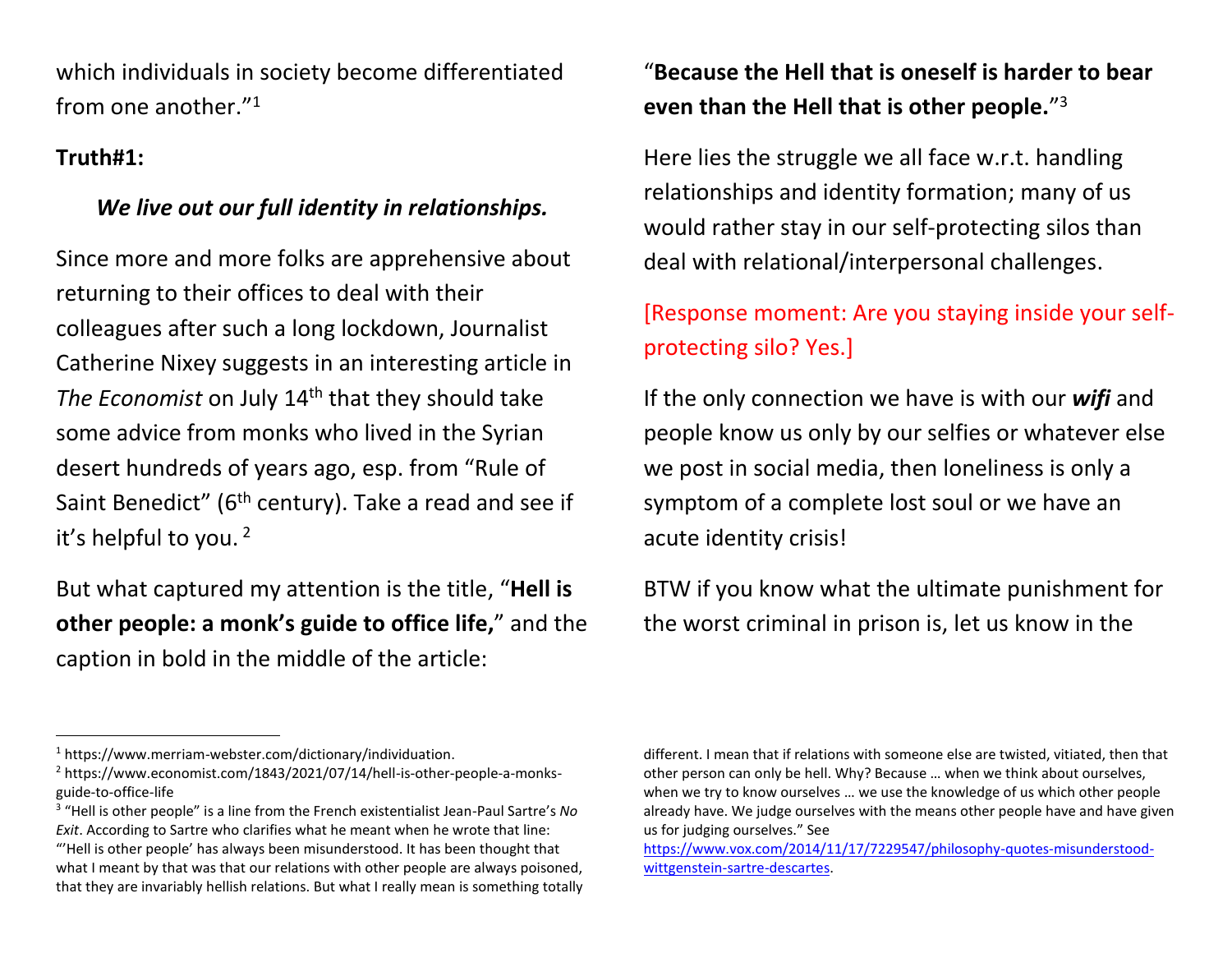Chat. You are correct, if your answer is solitary confinement!

God's word is clear about the truth: we are relational creatures – it's our DNA, no matter what ethnic heritage, family origins, gender, occupation, socio-economic status, introvert or outrovert:

**Gen. 1: <sup>27</sup>**So God created mankind *in his own image*, *in the image of God* he created *them* …

**2:18** The Lord God said, "It is *not good* for the man *to be alone*. I will make a helper suitable for him."

Humankind made in the image of triune God – Father, Son, & Holy Spirit - has the capacity to relate to the Creator, to reflect His attributes and to act on His behalf, mirroring divine relational personality and character traits, purpose, and responsibility in interpersonal relationships.

While Adam could show many of God's characteristics, he could not reflect the communal character of God without community. This is why it

 $\overline{\phantom{a}}$ 

is not good for him to be alone. God uses community to bring out the glory of His creation.

## **Our identity emerged, formed, developed, and matured in relations.**

We are communal people who need to belong, we realize our full potential, and we become ourselves in community because *through social interactions we discover who we are and how we fit into a larger story*. 4

This is also supported by social scientists who have pointed out that a complex process in which humans develop a clear and unique view of themselves involves people's intentions, feelings, values, purpose, and beliefs in a particular social context, in a larger community, town, or city, as well as in the macro-level such as national systems, regulation, and cultures.<sup>5</sup>

So, being a Lone Ranger is harmful to our self discovery and communal living; going solo is detrimental to personal growth and an identity

<sup>4</sup> Snodgrass, Klyne R.. *Who God Says You Are: A Christian Understanding of Identity,* p. 100. Kindle Edition.

<sup>&</sup>lt;sup>5</sup> See for examples, [https://www.psychologytoday.com/us/blog/science](https://www.psychologytoday.com/us/blog/science-choice/201412/basics-identity)[choice/201412/basics-identity;](https://www.psychologytoday.com/us/blog/science-choice/201412/basics-identity) [https://ystudios.com/insights-people/influence-on](https://ystudios.com/insights-people/influence-on-identity)[identity.](https://ystudios.com/insights-people/influence-on-identity)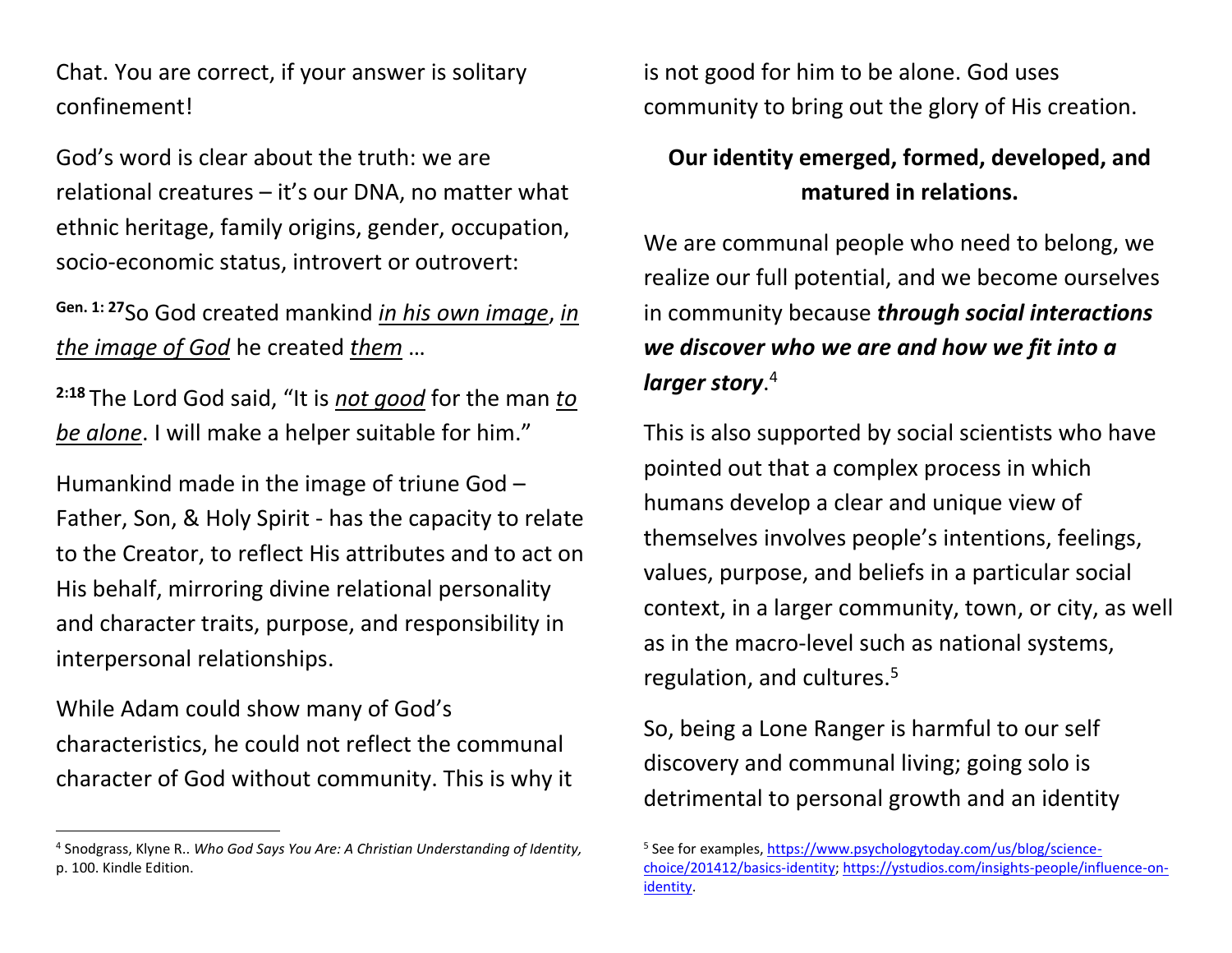killer! We are relational beings and made to connect with others, as the famous  $17<sup>th</sup>$  century English poet John Donne wrote, "No man is an island, entire of itself."

More importantly, if we are created in God's image, our identity can be fully revealed in *loving relationships with God and others*, as Jesus teaches about the double commandments of love:

" **Mk. 12:30** *Love the Lord your God* with all your heart and with all your soul and with all your mind and with all your strength.' **<sup>31</sup>** The second is this: '*Love your neighbour* as yourself.'"

This then brings us to the second fundamental truth about the role of relationships in identity formation.

#### **Truth#2:**

## *Relationships expose our self-deceitfulness; our identity needs to be redeemed.*

It's most instructive to get back to the beginning when sin entered human history (Gen. 3:8-24). There we learn about the wholesomeness of God's image was shattered; humanity has no peace with God, self, others, creation, and Satan.

Adam and Eve want to be somebody else, i.e., just like God, instead of being true to their identity, guilt, shame, and social-relational alienation happened. And when God confronts Adam, he blames Eve who in turn points her finger at Satan.

All the factors that contribute to identity formation, character development, and community shalom are damaged:

the heart is wounded,

the soul is sick,

the mind is confused,

the body is deteriorating,

relationships are in conflict,

and work is demoralizing.

Instead of trust, partnership, and intimacy, we see domination, self-interest, and distance. Humanity's identity is confused, distorts the image of God, and thus fails to reflect the glory of God.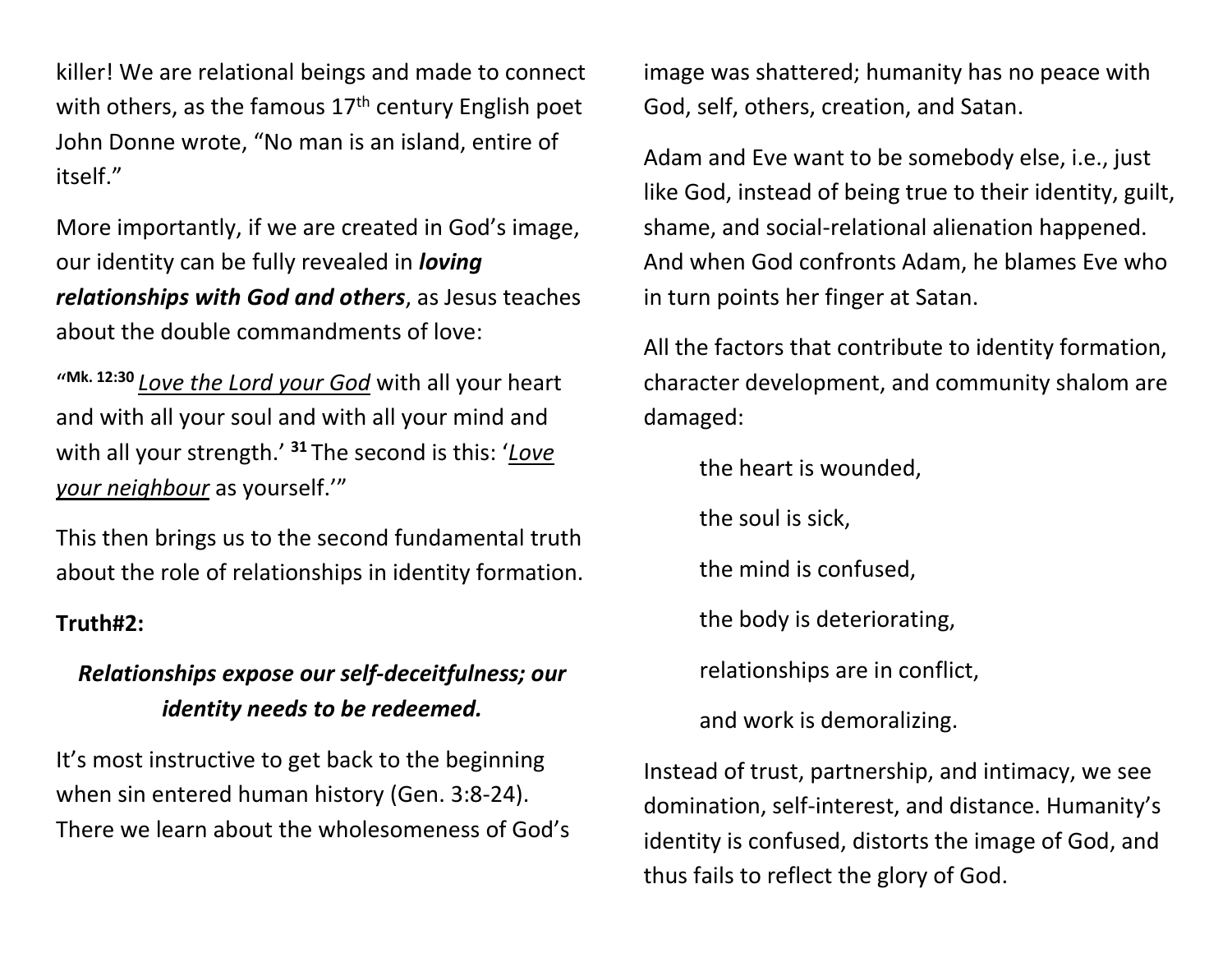When self-centeredness reigns, life is diminished, and the journey to self-discovery becomes an adventure of self-deception caused by "the heart of darkness" and resulting in relational chaos characterized by fear, frustration, and friction.

# [Response moment: Do you want to become "a heavenly creature"? Yes.]

Joseph Luft and Harry Ingham developed this tool in 1950's to help people better understand the dynamics of interpersonal communication and relationships, and Charles Handy [organizational behavior and management specialist] later called it by this name. **The public arena** contains things that are openly

### **Johari Window**



known and talked about - and which may be seen as strengths or weaknesses. This is the self that we choose to share with others

**The hidden area** contains things that others observe that we don't know about. Again, they could be positive or negative behaviours, and will affect the way that others act towards us.

**The unknown area** contains things that nobody knows about us - including ourselves. This may be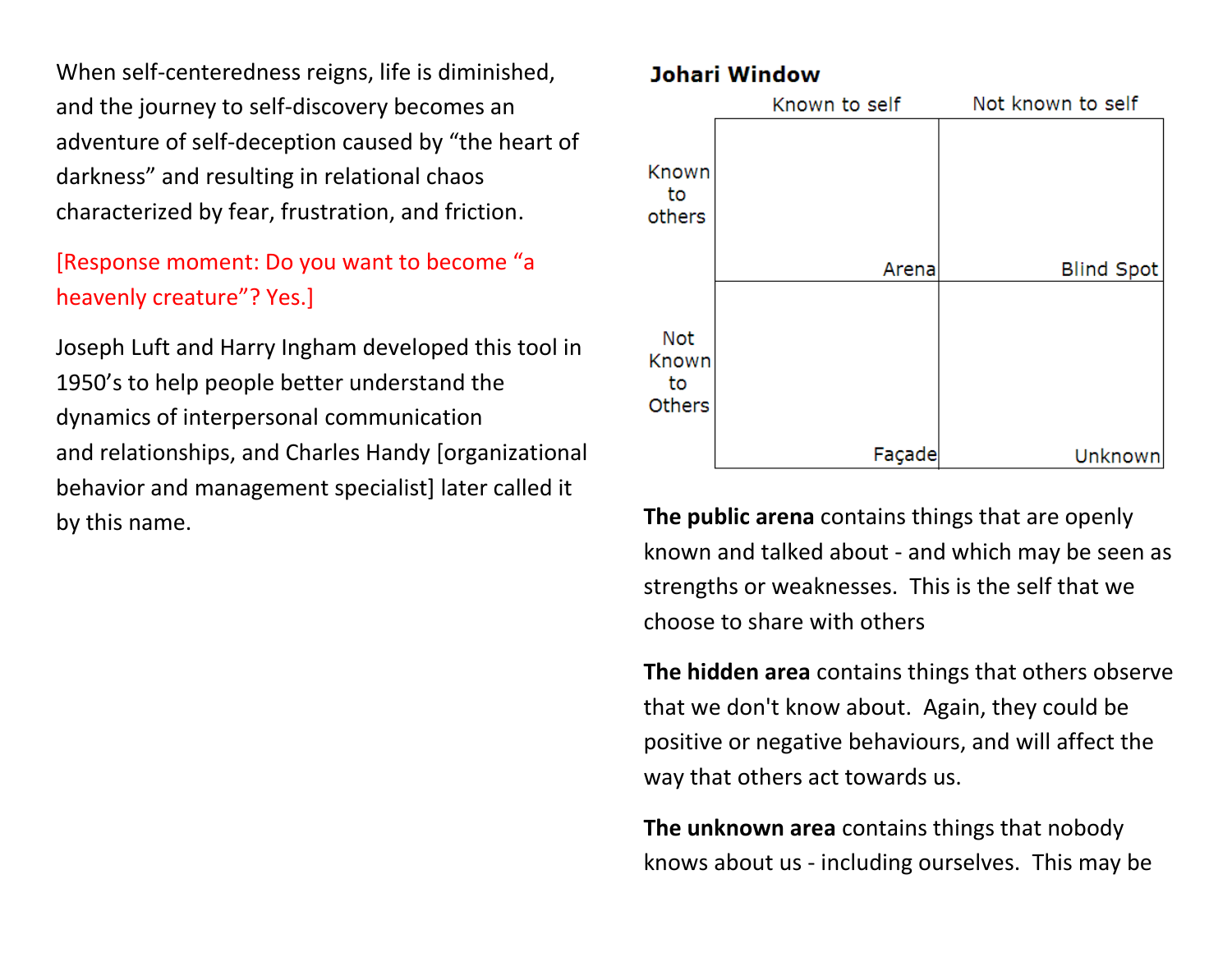because we've never exposed those areas of our personality, or because they're buried deep in the subconscious.

**The private area** contains aspects of our self that we know about and keep hidden from others.

If there's some truth in this Johari Window, then most people don't really know us too much and there's much "unknown territory" in each person.

**Jer. 17:9** The heart is deceitful above all things and beyond cure. Who can understand it?

**Matt. 15:19** For out of the heart come evil thoughts murder, adultery, sexual immorality, theft, false testimony, slander.

When the quest of identity and self is separated from God and others, when the self is elevated to be totally independent, everyone does what is right in their own eyes!

If relationships shape our identities, we need an identity transformation that will grow into Jesus-

 $\overline{\phantom{a}}$ 

shaped relationships – we need "a new heart" and "a new spirit"; $6$  we need to become new creation, because when we embrace Jesus the old has gone, the new is here:<sup>7</sup>

- we put off your old self, which is being corrupted by its deceitful desires,
- we are made new in the attitude of our minds,
- and we put on the new self, created to be like God in true righteousness and holiness.<sup>8</sup>

When we are spiritually renewed and have new life in Christ, it doesn't mean "loss of identity, absorption in the divine, or negation of self ... It is to say that one's true self is only known in relation to God and in being determined by God ... a recognition that our relation with Christ defines and determines every other relation and action."<sup>9</sup>

C.S. Lewis says, "… every time you make a choice you are turning the central part of you, the part of

<sup>6</sup> Cf. Ezek. 11:19; 36:26; Jer. 31:33.

<sup>7</sup> 2 Cor. 5:17.

<sup>8</sup> Eph. 4:22-26.

<sup>9</sup> Snodgrass, Klyne R.. *Who God Says You Are: A Christian Understanding of Identity,* pp. 108-109. Kindle Edition.